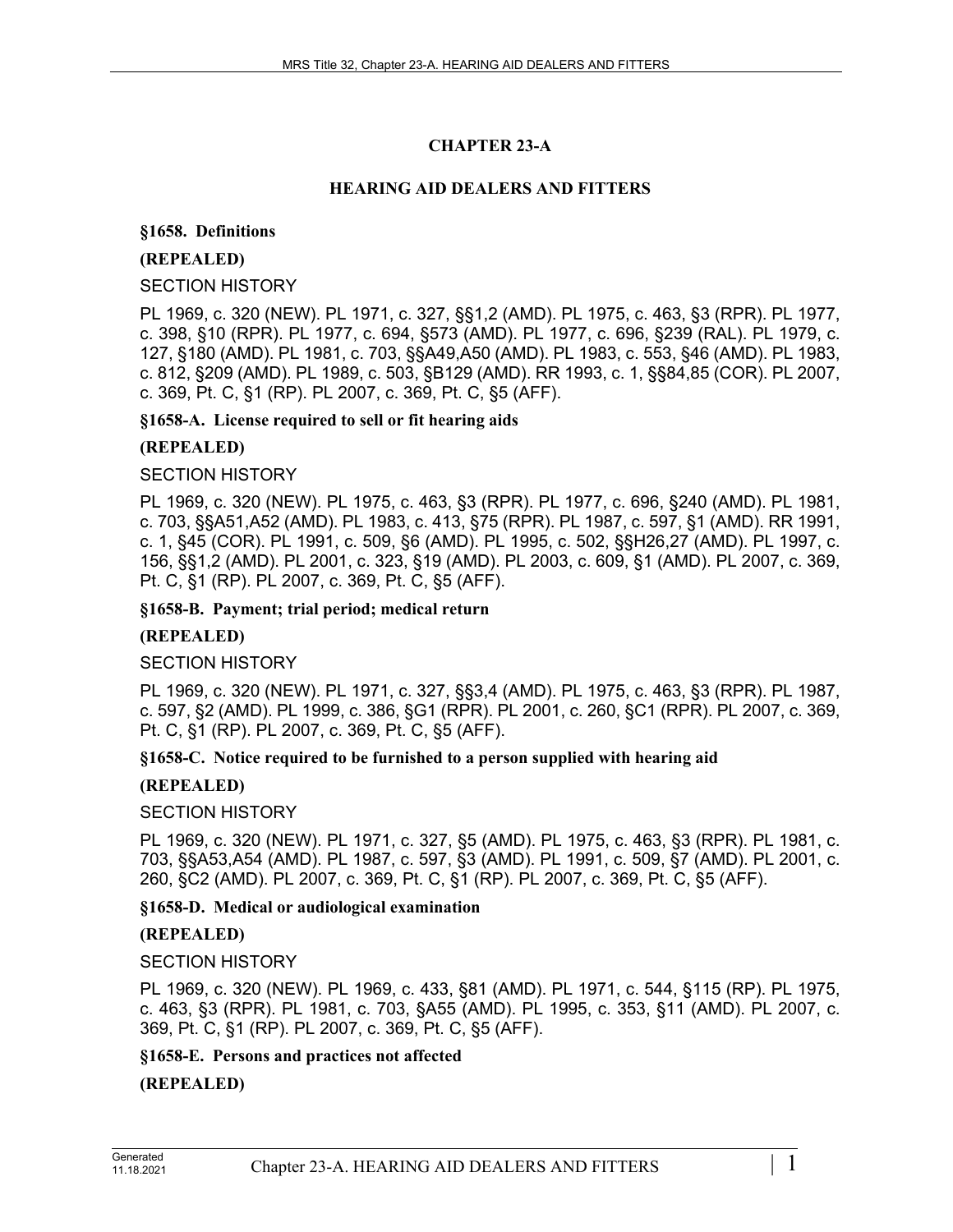### SECTION HISTORY

PL 1969, c. 320 (NEW). PL 1971, c. 327, §6 (AMD). PL 1975, c. 463, §3 (RPR). PL 2007, c. 369, Pt. C, §1 (RP). PL 2007, c. 369, Pt. C, §5 (AFF).

#### **§1658-F. Records**

#### **(REPEALED)**

SECTION HISTORY

PL 1969, c. 320 (NEW). PL 1969, c. 433, §82 (AMD). PL 1971, c. 327, §7 (AMD). PL 1971, c. 598, §71 (AMD). PL 1973, c. 625, §213 (AMD). PL 1975, c. 463, §3 (RPR). PL 1981, c. 703, §§A56,A57 (AMD). PL 2007, c. 369, Pt. C, §1 (RP). PL 2007, c. 369, Pt. C, §5 (AFF).

#### **§1658-G. Calibration**

#### **(REPEALED)**

SECTION HISTORY

PL 1969, c. 320 (NEW). PL 1971, c. 327, §8 (RPR). PL 1975, c. 463, §3 (RPR). PL 1981, c. 703, §§A58,A59 (AMD). PL 2007, c. 369, Pt. C, §1 (RP). PL 2007, c. 369, Pt. C, §5 (AFF).

**§1658-H. Reciprocity**

#### **(REPEALED)**

SECTION HISTORY

PL 1969, c. 320 (NEW). PL 1971, c. 327, §9 (AMD). PL 1975, c. 463, §3 (RPR). PL 1981, c. 703, §§A60,A61 (AMD). PL 1983, c. 413, §76 (AMD). PL 2007, c. 369, Pt. C, §1 (RP). PL 2007, c. 369, Pt. C, §5 (AFF).

#### **§1658-I. Qualifications**

#### **(REPEALED)**

#### SECTION HISTORY

PL 1969, c. 320 (NEW). PL 1975, c. 463, §3 (RPR). PL 1977, c. 78, §178 (AMD). PL 1981, c. 703, §§A62,A63 (AMD). PL 1983, c. 413, §77 (AMD). PL 1997, c. 156, §§3,4 (AMD). PL 2003, c. 609, §§2,3 (AMD). PL 2007, c. 369, Pt. C, §1 (RP). PL 2007, c. 369, Pt. C, §5 (AFF).

#### **§1658-J. Trainee permit**

## **(REPEALED)**

## SECTION HISTORY

PL 1969, c. 320 (NEW). PL 1971, c. 327, §10 (AMD). PL 1975, c. 463, §3 (RPR). PL 1981, c. 703, §A64 (AMD). PL 1983, c. 413, §78 (AMD). PL 1995, c. 502, §H28 (AMD). PL 1997, c. 156, §5 (AMD). PL 2001, c. 323, §20 (AMD). PL 2007, c. 369, Pt. C, §1 (RP). PL 2007, c. 369, Pt. C, §5 (AFF).

#### **§1658-K. Scope of examination**

## **(REPEALED)**

SECTION HISTORY

PL 1969, c. 320 (NEW). PL 1971, c. 327, §11 (AMD). PL 1973, c. 303, §3 (AMD). PL 1975, c. 463, §3 (RPR). PL 1981, c. 703, §A65 (AMD). PL 1997, c. 156, §§6,7 (AMD). PL 2007, c. 369, Pt. C, §1 (RP). PL 2007, c. 369, Pt. C, §5 (AFF).

**§1658-L. Notice to board of place of business; notice to holders of license; how given by board**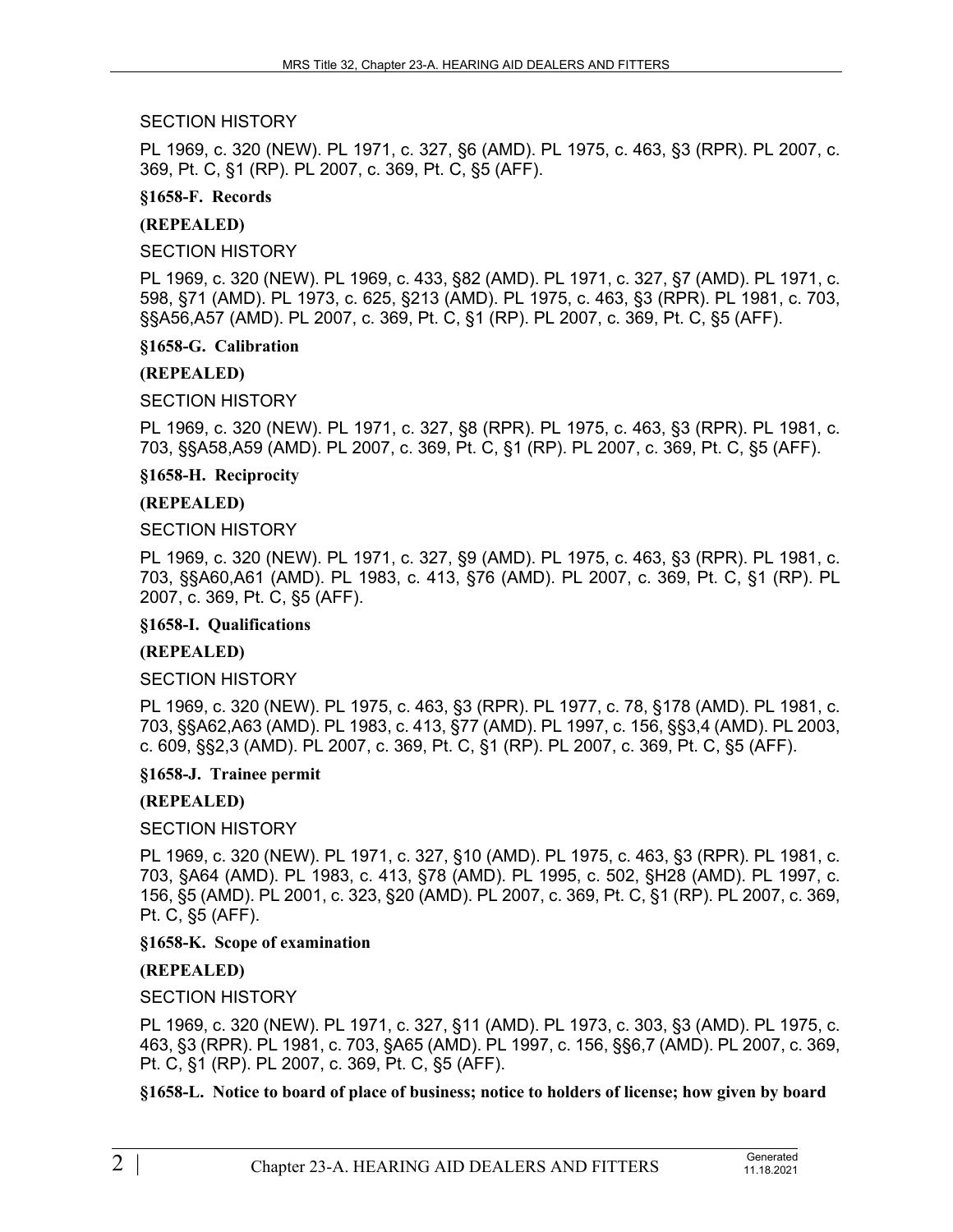## **(REPEALED)**

#### SECTION HISTORY

PL 1969, c. 320 (NEW). PL 1975, c. 463, §3 (RPR). PL 1981, c. 703, §A66 (AMD). PL 1983, c. 468, §8 (AMD). PL 1997, c. 156, §8 (AMD). PL 2007, c. 369, Pt. C, §1 (RP). PL 2007, c. 369, Pt. C, §5 (AFF).

### **§1658-M. Annual renewal of license; fees; effect of failure to renew**

#### **(REPEALED)**

SECTION HISTORY

PL 1975, c. 463, §3 (NEW). PL 1981, c. 191, §1 (AMD). PL 1981, c. 703, §A67 (AMD). PL 1983, c. 413, §79 (RPR). PL 1991, c. 509, §8 (AMD). PL 1995, c. 502, §H29 (AMD). PL 1997, c. 156, §9 (RPR). PL 2001, c. 323, §21 (AMD). PL 2007, c. 369, Pt. C, §1 (RP). PL 2007, c. 369, Pt. C, §5 (AFF).

#### **§1658-N. Investigation; grounds for suspension of license**

#### **(REPEALED)**

#### SECTION HISTORY

PL 1975, c. 463, §3 (NEW). PL 1977, c. 694, §574 (AMD). PL 1981, c. 703, §§A68,A69 (AMD). PL 1983, c. 413, §80 (RPR). PL 1997, c. 156, §§10,11 (AMD). PL 1999, c. 547, §B78 (AMD). PL 1999, c. 547, §B80 (AFF). PL 2007, c. 369, Pt. C, §1 (RP). PL 2007, c. 369, Pt. C, §5 (AFF).

#### **§1658-O. Prohibited acts and practices**

### **(REPEALED)**

SECTION HISTORY

PL 1975, c. 463, §3 (NEW). PL 2007, c. 369, Pt. C, §1 (RP). PL 2007, c. 369, Pt. C, §5 (AFF).

## **§1658-P. Fees**

## **(REPEALED)**

SECTION HISTORY

PL 1997, c. 156, §12 (NEW). PL 2001, c. 323, §22 (RPR). PL 2007, c. 369, Pt. C, §1 (RP). PL 2007, c. 369, Pt. C, §5 (AFF).

## **§1659. Hearings**

## **(REPEALED)**

## SECTION HISTORY

PL 1969, c. 320 (NEW). PL 1973, c. 303, §3 (AMD). PL 1975, c. 463, §3 (RPR). PL 1977, c. 696, §241 (AMD). PL 1981, c. 703, §A70 (AMD). PL 1983, c. 413, §81 (RPR). PL 1997, c. 156, §13 (AMD). PL 2007, c. 369, Pt. C, §1 (RP). PL 2007, c. 369, Pt. C, §5 (AFF).

## **§1659-A. Board of Hearing Aid Dealers and Fitters**

## **(REPEALED)**

SECTION HISTORY

PL 1975, c. 463, §3 (RP).

## **§1659-B. Duties of the board**

**(REPEALED)**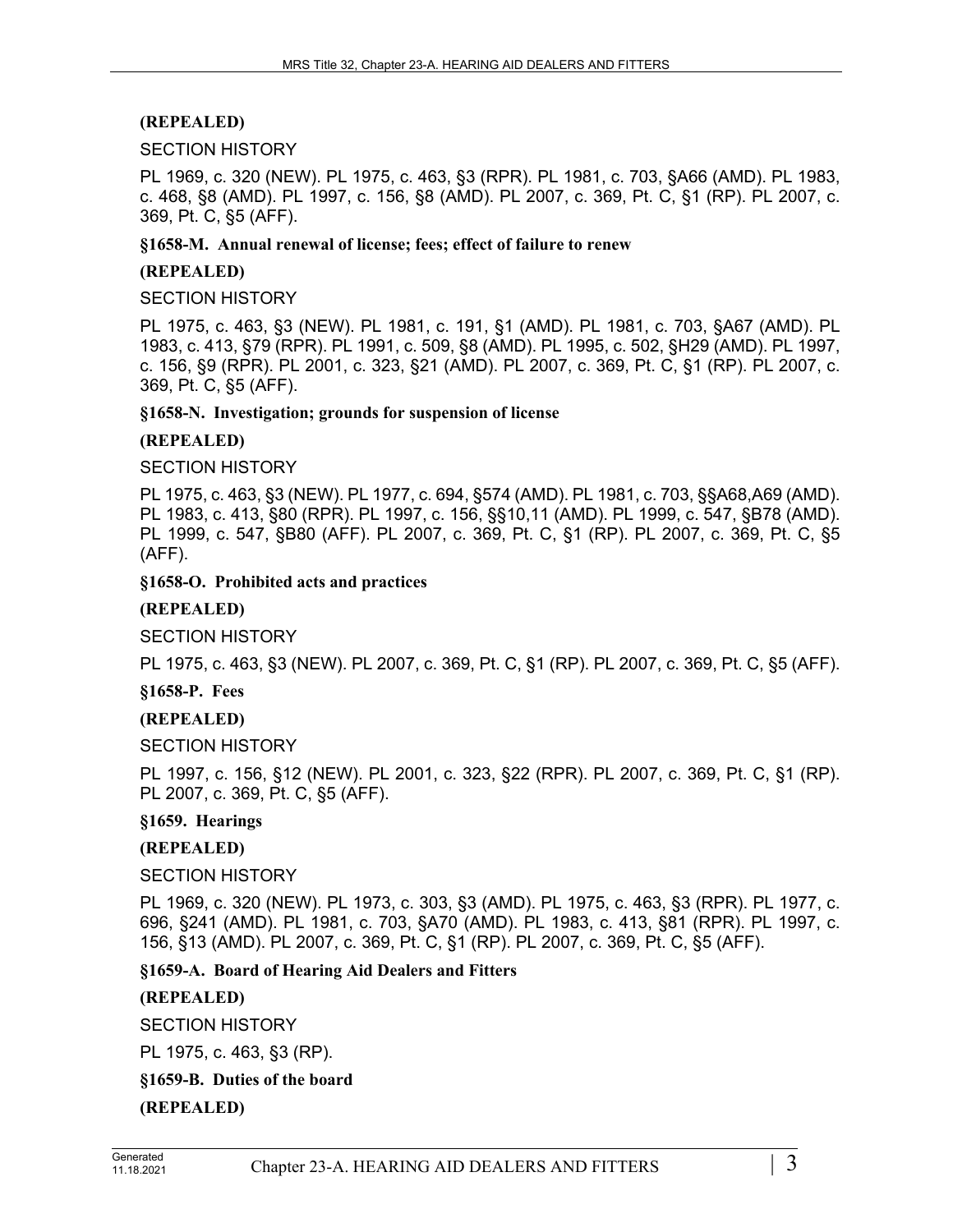SECTION HISTORY

PL 1969, c. 320 (NEW). PL 1971, c. 327, §12 (AMD). PL 1975, c. 463, §3 (RP).

**§1659-C. Meetings of board**

**(REPEALED)**

SECTION HISTORY

PL 1969, c. 320 (NEW). PL 1971, c. 327, §13 (AMD). PL 1975, c. 463, §3 (RP).

# **§1659-D. Disposition of receipts; state department hearing aid account**

# **(REPEALED)**

SECTION HISTORY

PL 1969, c. 320 (NEW). PL 1975, c. 463, §3 (RP).

**§1660. Powers and duties of department**

# **(REPEALED)**

SECTION HISTORY

PL 1981, c. 703, §A71 (RP).

## **§1660-A. Board of Hearing Aid Dealers and Fitters**

# **(REPEALED)**

SECTION HISTORY

PL 1975, c. 463, §3 (NEW). PL 1975, c. 771, §347 (AMD). PL 1981, c. 703, §A72 (AMD). PL 1983, c. 413, §§82,83 (AMD). PL 1983, c. 812, §§210,211 (AMD). PL 1989, c. 503, §B130 (AMD). PL 1993, c. 600, §A106 (AMD). PL 1993, c. 659, §A4 (AMD). PL 1999, c. 687, §E4 (AMD). PL 2007, c. 369, Pt. C, §1 (RP). PL 2007, c. 369, Pt. C, §5 (AFF).

## **§1660-B. Powers and duties of the board**

## **(REPEALED)**

SECTION HISTORY

PL 1975, c. 463, §3 (NEW). PL 1981, c. 703, §A73 (RPR). PL 1983, c. 413, §84 (AMD). PL 1985, c. 785, §B133 (AMD). PL 1995, c. 397, §§35,36 (AMD). PL 1997, c. 156, §14 (AMD). PL 2007, c. 369, Pt. C, §1 (RP). PL 2007, c. 369, Pt. C, §5 (AFF).

## **§1660-C. Meetings of board**

# **(REPEALED)**

# SECTION HISTORY

PL 1975, c. 463, §3 (NEW). PL 1981, c. 703, §A74 (AMD). PL 1983, c. 413, §85 (AMD). PL 1999, c. 687, §E5 (AMD). PL 2007, c. 369, Pt. C, §1 (RP). PL 2007, c. 369, Pt. C, §5 (AFF).

**§1660-D. Disposition of receipts; Hearing Aid Account**

# **(REPEALED)**

SECTION HISTORY

PL 1975, c. 293, §4 (AMD). PL 1975, c. 463, §3 (NEW). PL 1981, c. 703, §A75 (RPR). PL 1983, c. 553, §46 (AMD). RR 1993, c. 1, §86 (COR). PL 1995, c. 397, §37 (RP).

# **§1660-E. Violations**